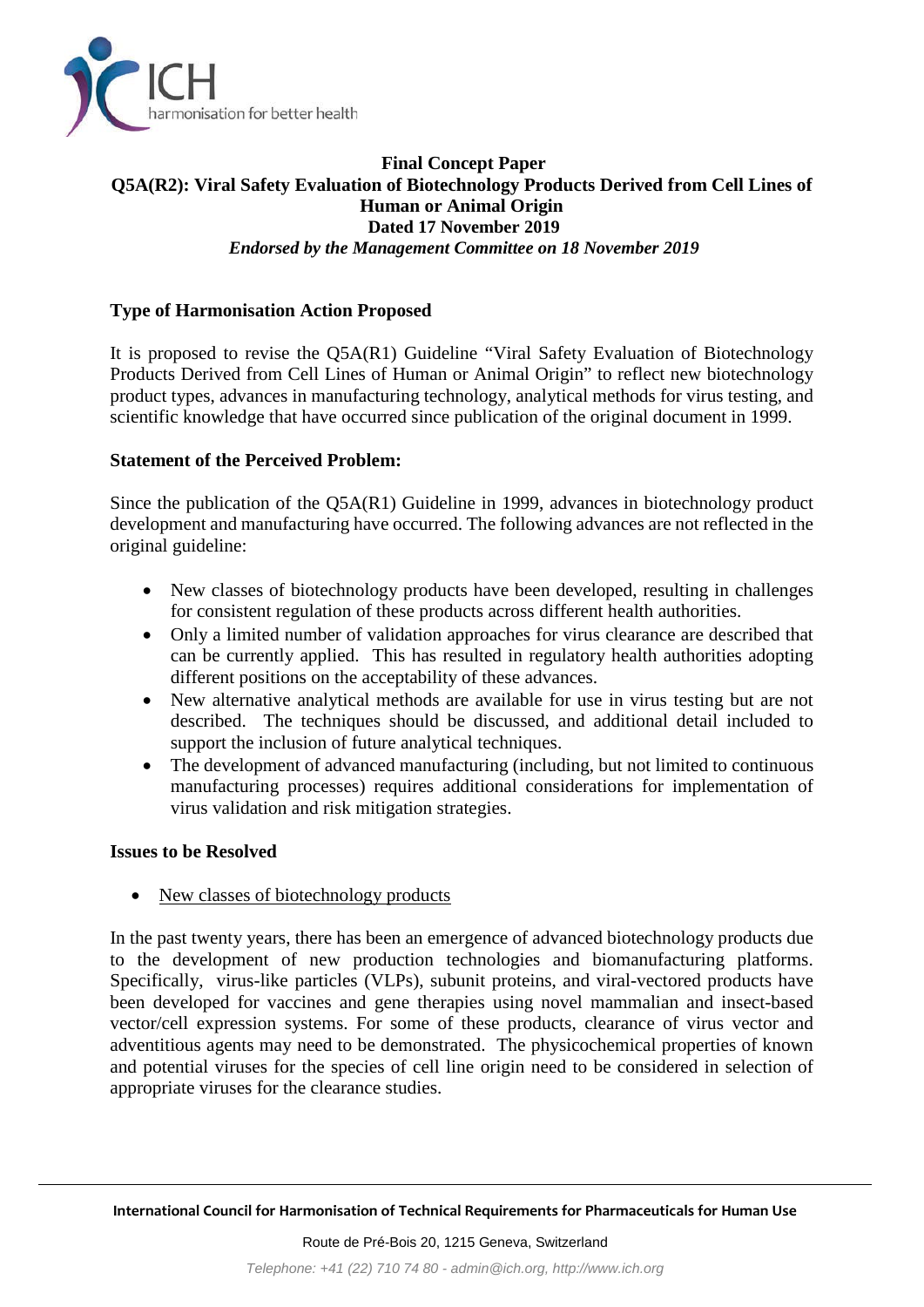### • Additional validation approaches for virus clearance

Where appropriate, flexibility in validation approaches should be allowed in order to effectively leverage knowledge gained during development of manufacturing processes with extensive experience to support virus clearance. It is necessary to discuss expectations and limitations for the use of data of a purification step for related products or product classes that follow the same virus removal/inactivation unit operation purification step or conditions. Additionally, opportunities to use alternative approaches for virus clearance validation based on experience with well-characterized cell substrates and manufacturing processes should be discussed.

• New virus assays and alternative analytical methods

Technological advances since the publication of the original ICH Q5A(R1) Guideline have occurred that require additional discussion. Specifically, nucleic acid-based assays such as Polymerase Chain Reaction (PCR) and Next Generation Sequencing (NGS) may provide rapid and sensitive detection of adventitious and endogenous viruses in the starting and harvest materials. Additionally, quantitative PCR assays may be considered for assessment of the virus clearance capability of the manufacturing process. However, these nucleic acid-based assays have limitations as they cannot distinguish between infectious and noninfectious particles and therefore detection of a signal may need a confirmatory test with an infectivity assay for riskassessment. For this reason, additional justification describing their use should be provided. Moreover, general principles for the inclusion of new assays and potential replacement/supplement of existing assays should be presented in order to continue to support future development of new technology.

• Virus clearance validation and risk mitigation strategies for advanced manufacturing

The principles of viral safety described in the ICH Q5A(R1) Guideline apply to emerging or advanced manufacturing approaches beyond traditional unit and batch process operations. However, specific challenges associated with viral safety in advanced manufacturing are not addressed in the original guideline, and would benefit from additional discussion and clarification. These challenges may include:

- o Screening for and detection of adventitious and endogenous viruses during continuous manufacturing
- o Validation of virus clearance strategies adapted from traditional unit operations
- o Suitability of small scale models designed for traditional virus clearance spiking studies to represent advanced manufacturing systems
- o Potential considerations for the role of facility design and manufacturing processes (open versus closed systems) in viral safety evaluation

Details for this topic will also support the ongoing development of ICH Q13.